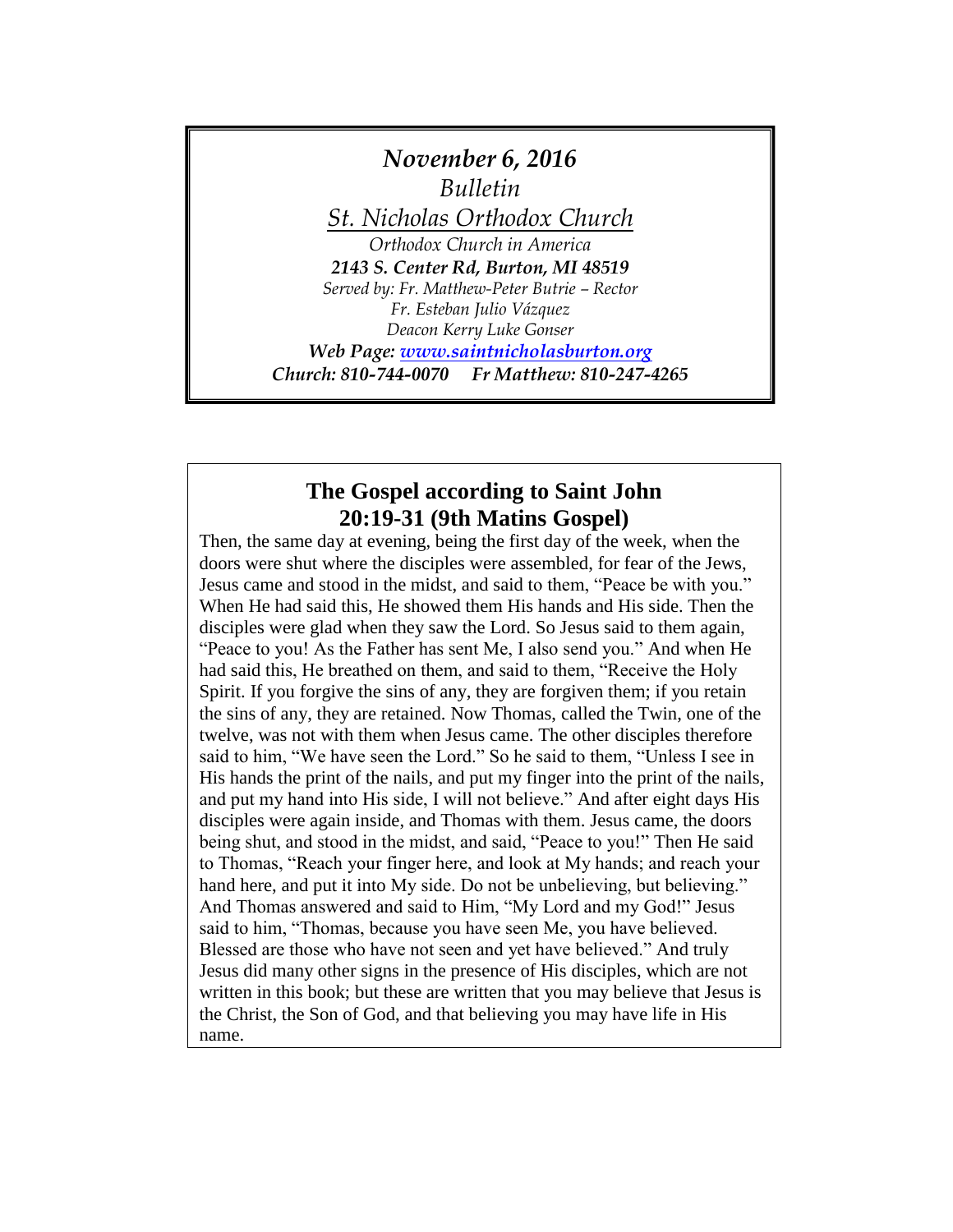**SUNDAY, NOVEMBER 6, 2016 20th SUNDAY AFTER PENTECOST — Tone 3. Synaxis of the Holy Unmercenaries. St. Paul the Confessor, Archbishop of Constantinople (350). Ven. Varlaam, Abbot of Khutyn' (Novgorod—1192). Ven. Luke, Steward of the Kiev Caves (Near Caves—13th c.). Repose of St. Herman, Archbishop of Kazan' (1567). Ven. Barlaam of Keret Lake (16th c.). Martyrs Tecusa, Alexandra, Claudia, Matrona, Polactia, Euphrosyne, and Athanasia, of Ancyra (3rd c.). Ven. Luke of Sicily (800-820).**

# **TROPARIA**

**(Tone 3)** Let the heavens rejoice! Let the earth be glad! For the Lord has shown strength with His arm. He has trampled down Death by death. He has become the first-born of the dead. He has delivered us from the depths of Hell, and has granted to the world great mercy.

**(Tone 3)** For confessing the divine faith, among her priests the Church has likened you to another Paul. Abel cries out to the Lord together with you, as does the righteous blood of ^Zachariah.// Venerable Father, entreat Christ God to grant us His great mercy.

**(Tone 4)** In truth you were revealed to your flock as a rule of faith, a model of meekness, and teacher of abstinence, so you won the heights by humility, and riches by poverty, O Holy Father Nicholas, intercede with Christ God to save our souls.

### **KONTAKION**

**(Tone 6)** Protection of Christians never failing, Mediatress before the Creator, ever constant. Do not despise the voice of prayer of sinners, but in your goodness come to help us who faithfully call upon you. Hasten to entreat, hurry to pray, O Theotokos, interceding always for those honor you.

#### *The Prokeimenon in the Third Tone:* **Sing praises to our God, sing praises; / Sing praises to our King, sing praises!**

*v.* **Clap your hands, all ye people, shout to God with loud songs of joy.**

#### **THE READING FROM THE EPISTLE OF THE HOLY APOSTLE PAUL TO THE GALATIANS (1:11-**

**19) Brethren**: I would have you know that the gospel which was preached by me is not man's gospel. For I did not receive it from man, nor was I taught it, but it came through a revelation of Jesus Christ. For you have heard of my former life in Judaism, how I persecuted the church of God violently and tried to destroy it; and I advanced in Judaism beyond many of my own age among my people, so extremely zealous was I for the traditions of my fathers. But when he who had set me apart before I was born, and had called me through his grace, was pleased to reveal his Son to me, in order that I might preach him among the Gentiles, I did not confer with flesh and blood, nor did I go up to Jerusalem to those who were apostles before me, but I went away into Arabia; and again I returned to Damascus. Then after three years I went up to Jerusalem to visit Cephas, and remained with him fifteen days. But I saw none of the other apostles except James the Lord's brother.

### *Alleluia, Tone 3*

*v.* **In Thee, O Lord, have I placed my hope; let me not be put to shame.**

*v.* **Be Thou a God of protection for me, a house of refuge in order to save me.**

**THE HOLY GOSPEL ACCORDING TO SAINT LUKE (8:41-56)** And there came a man named Jairus, who was a ruler of the synagogue; and falling at Jesus' feet he besought him to come to his house, for he had an only daughter, about twelve years of age, and she was dying. As he went, the people pressed round him. And a woman who had had a flow of blood for twelve years and could not be healed by any one, came up behind him, and touched the fringe of his garment; and immediately her flow of blood ceased. And Jesus said, "Who was it that touched me?" When all denied it, Peter said, "Master, the multitudes surround you and press upon you!" But Jesus said, "Someone touched me; for I perceive that power has gone forth from me." And when the woman saw that she was not hidden, she came trembling, and falling down before him declared in the presence of all the people why she had touched him, and how she had been immediately healed. And he said to her, "Daughter, your faith has made you well; go in peace." While he was still speaking, a man from the ruler's house came and said, "Your daughter is dead; do not trouble the Teacher anymore." But Jesus on hearing this answered him, "Do not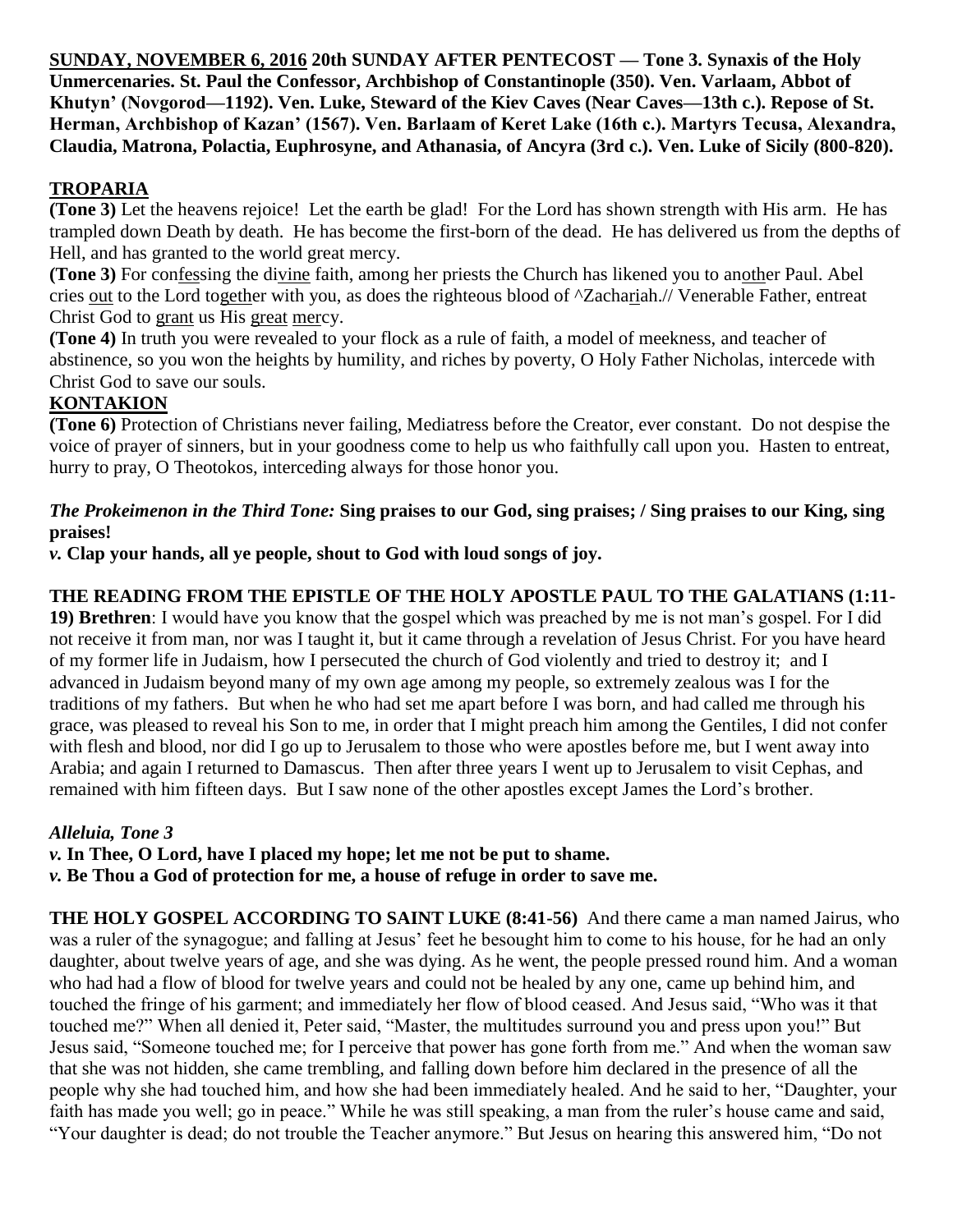fear; only believe, and she shall be well." And when he came to the house, he permitted no one to enter with him, except Peter and John and James, and the father and mother of the child. And all were weeping and bewailing her; but he said, "Do not weep; for she is not dead but sleeping." And they laughed at him, knowing that she was dead. But taking her by the hand he called, saying, "Child, arise." And her spirit returned, and she got up at once; and he directed that something should be given her to eat. And her parents were amazed; but he charged them to tell no one what had happened.

**COMMUNION HYMN** Praise the Lord from the heavens, praise Him in the highest! Alleluia, Alleluia, Alleluia!

#### *Father, when should we sit or stand during the Divine Liturgy?*

The traditional posture for prayer and worship in the Orthodox Church has been to stand. In the Orthodox "old countries", there are usually no pews in the churches. Chairs or benches on the side walls are usually reserved for the elderly and infirm. In North America, we have tended to build our churches with pews, and since we have them, we need to figure out when we may sit and when we should stand. First of all, it is fully acceptable to stand for the entire service.

When should you definitely stand? Always during these times:

- The beginning of Liturgy & Great Litany
- The Little Entrance with the Gospel book
- The Epistle Reading
- The Gospel Reading
- The Cherubic Hymn
- The Great Entrance with the gifts
- The Anaphora through to Holy Communion and to the Dismissal
- Whenever the priest or bishop gives a blessing

If health or a medical condition makes it difficult to stand for the entire Liturgy, then we can be seated for a time.

November 6, 2016

# ` ခရွိက ခရွိက ခရွိက ခရွိက ခရွိက ခရွိက ခရွိက ခရွိက ခရွိက ခရွိက ခရွိက ခရွိက ခရွိက ခရွိက ခရွိက ခရွိက

### **CANDLE INTENTIONS FOR THE HEALTH AND BLESSINGS OF**

| Fr. Andrew, Fr. Joe, Deacon Anthony, Aaron, Jo Ann, Nicolai, Kosta, Jimmy,     |  |
|--------------------------------------------------------------------------------|--|
| Gloria, Laurie, Walt & Zina, Dorothy, Joseph, Jeanette, Reggie, Ruth & Calvin, |  |
| Taras, Anna, Stojan & Mira, Bosa, Helen, Ted & Marlene, Nicholas & Margaret,   |  |
|                                                                                |  |
|                                                                                |  |
|                                                                                |  |
|                                                                                |  |
|                                                                                |  |
| <b>ETERNAL LIGHT</b>                                                           |  |
|                                                                                |  |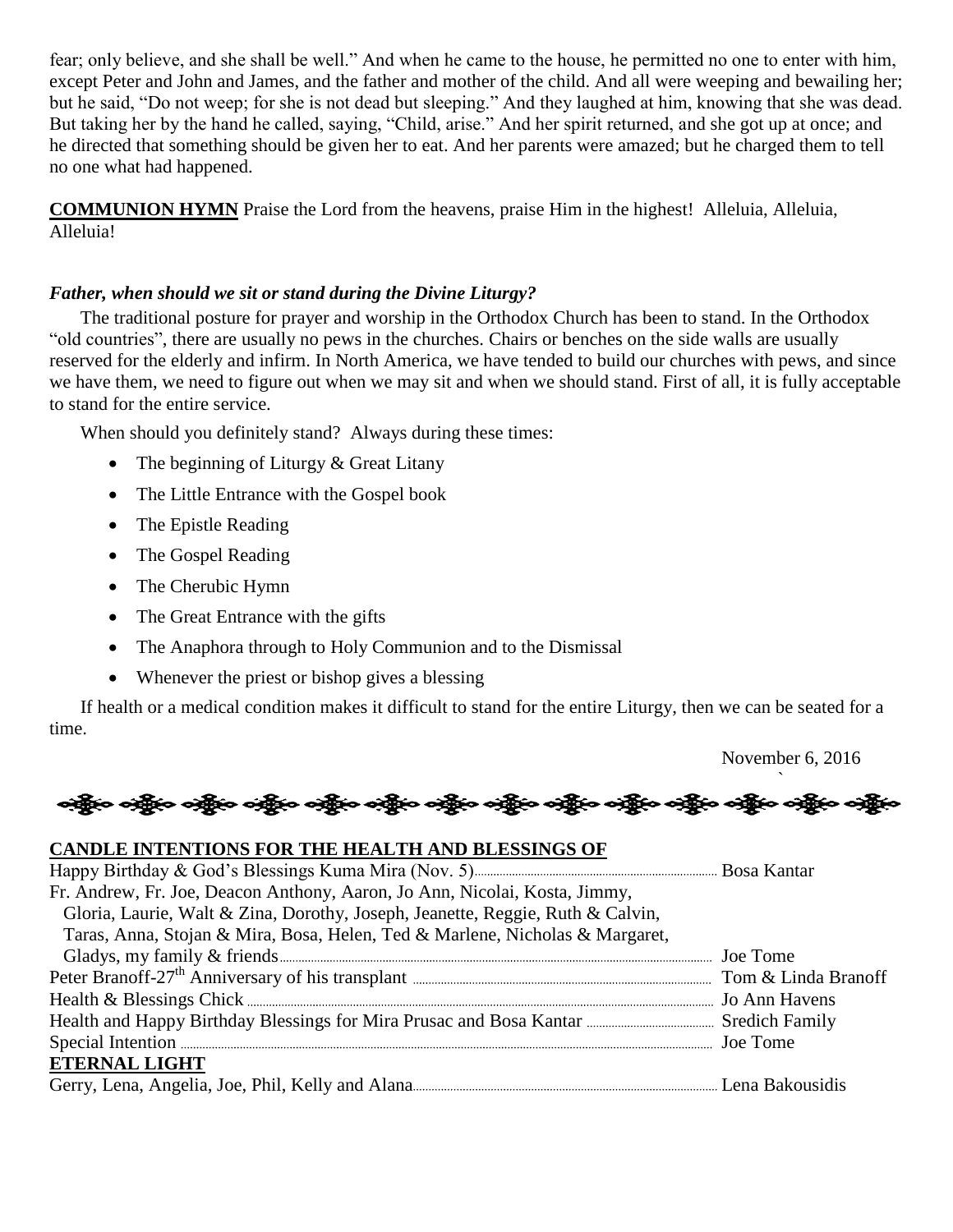#### **CANDLE INTENTIONS FOR ALL THOSE IN BLESSED REPOSE**

Blessed Repose of Anna Stublensky, Stella Kantor, Nicholay Stublenski,

Joseph Kantor Johnny Kantor & Jo Ann Havens Peter's Donor Tom & Linda Branoff



Welcome all of our friends and visitors to St. Nicholas! Please join us for fellowship, coffee and baked goods in our parish hall.

Subdeacon Johnny Kantor and Jo Ann Havens are donating the coffee and baked goods toady, in memory of their Grandmother and Grandfather Anastasia & Nicholay Stublensky and their Mother and Father Stella & Joseph Kantor.

#### **PARISH MEETING FOR ELECTIONS-Today**

#### **The nominees are:**

Bob Steiner

**Parish Council Nominees (3 will be elected) Auditors Nominees (2 need to be elected)** Paul Brayan (term ending) Deborah Gonser-Adams Dennis Jernigan (term ending) Sharon Jernigan (term ending) Catherine Steiner (term ending)

**PLEDGE CARDS** 141 pledges cards were mailed, 25 have been returned, we would like to have all of them returned by December, 1. **Do not** send your 2017 pledge (money) back with your card as it will be credited to 2016.

### **CHARITY MINISTRIES**

**HOPE IN A BOX** is collecting Dish Soap for the month of November. Place the items in the Blue Box in the hall. Catholic Charities Community Closet will distribute the items. (Please, the Blue boxes are NOT trash cans, throw your trash in the waste baskets.)

**FOOD DRIVE** Place non-perishable food items in the other blue box in the hall.

### **NORTH END SOUP KITCHEN We serve Thursday, December 1 from 9 am to 1 pm.**

**100TH ANNIVERSARY BOOK** our final deadline is drawing near. If you have any ads and/or pictures you would like to submit for the book please do so a.s.a.p. If you have any questions please see Paul Brayan, Debbie or Fr. Matthew.

**100 ANNIVERSARY PHOTOS** Please use this link <https://goo.gl/photos/rh92woM4khJNhAPK9> to see photos from our 100th Anniversary celebration, October 14 & 15, 2016. You can download the pictures you like and take them to your local big store (Rite Aid, Walgreens, Wal-Mart, etc.) to have prints made. The slideshow is also available on our website [www.saintnicholasburton.org](http://www.saintnicholasburton.org/)

**BINGO** We will play Bingo on Sunday, November 13 during coffee hour. \$10 gets you 3 Bingo cards and lunch. Extra cards will be made available. Come join in the fun!